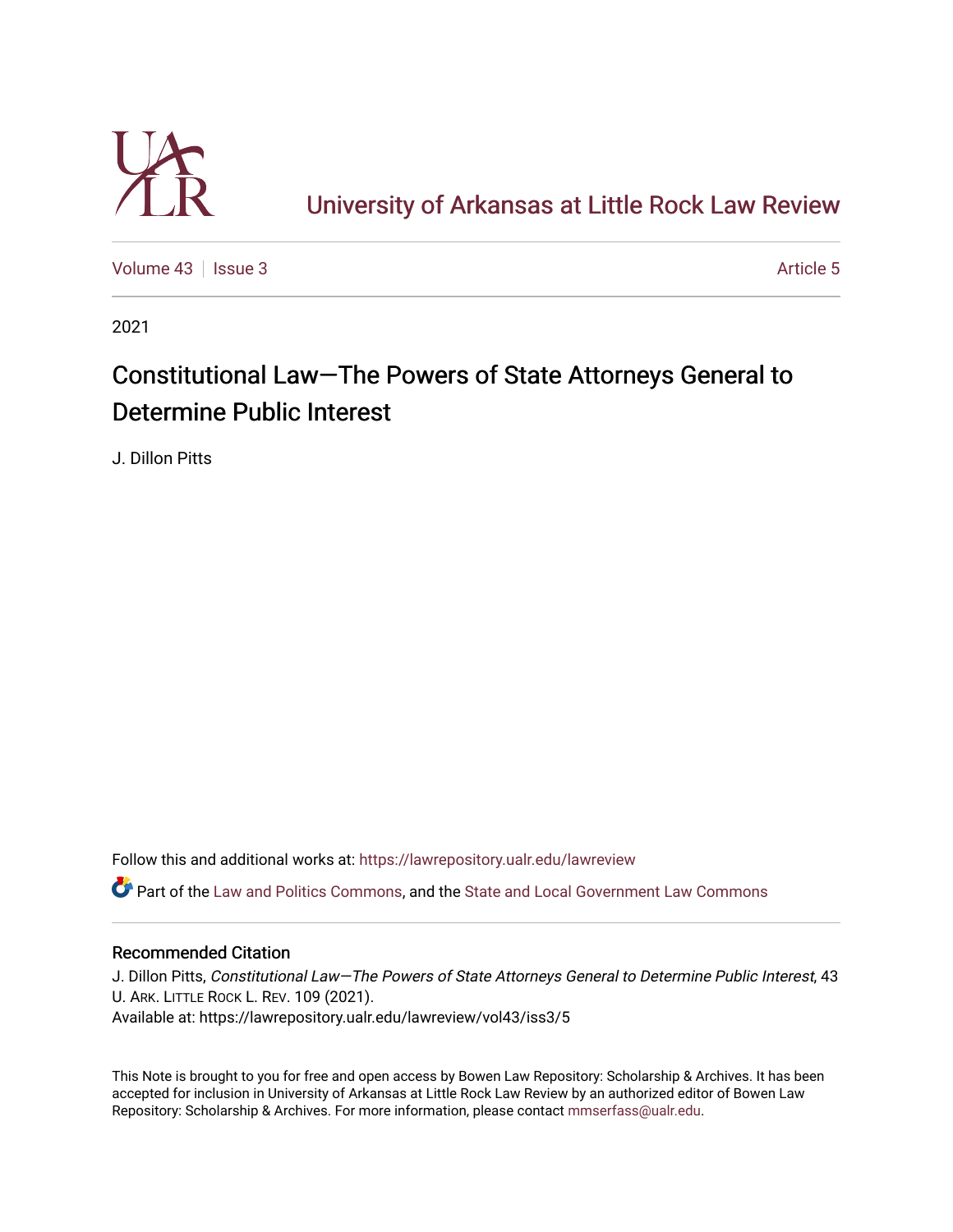### CONSTITUTIONAL LAW—THE POWERS OF STATE ATTORNEYS GENERAL TO DETERMINE PUBLIC INTEREST

#### I. INTRODUCTION

State attorneys general (AGs) are politicizing the office of the Attorney General by taking partisan positions and failing to enforce (or defend) state laws.<sup>1</sup> Across the country, state AGs have become more aggressive in litigating high-profile cases that can springboard an AG into the political spotlight.<sup>2</sup> Each state's AG has similar duties and "job descriptions," but they all have different permissions or restrictions on their powers and responsibilities. $3$ 

In some states, the AG is vested with the common law powers and duties unless the state constitution or state statutes expressly or impliedly provide to the contrary.<sup>4</sup> Other states recognize that an AG's inherent common law powers "are not subject to statutory reduction."<sup>5</sup> In both situations, unless otherwise prescribed, AGs have the opportunity to refuse to defend state law and have free rein to control all litigation involving their states, based on "the public's interest."<sup>6</sup>

State AGs are charged with the duties of the chief legal officers for their states and typically serve two main roles.<sup>7</sup> State AGs serve as lawyers to their governors and state agencies, and they "serve as lawyers for the state as a whole," representing the public's interest.<sup>8</sup> State AGs have both the motivation and authority to advance important public policy goals.<sup>9</sup> Many state AGs have increased the politicization of their offices and are litigating to legislate instead of allowing the legislative branch to fulfill its duty to

<sup>1.</sup> Alan Greenblatt, *State AGs Are Increasingly Powerful—and Partisan*, GOVERNING (Sept. 2016), https://www.governing.com/topics/politics/gov-state-attorneys-general.html.

<sup>2.</sup> Elaine S. Povich, *When a State Attorney General Takes on a National Fight, What's He Gunning For?*, PEW: STATELINE (Nov. 11, 2019), https://www.pewtrusts.org/en/researchand-analysis/blogs/stateline/2019/11/11/when-a-state-attorney-general-takes-on-a-nationalfight-whats-he-gunning-for.

<sup>3.</sup> Neal Devins & Saikrishna Bangalore Prakash, *Fifty States, Fifty Attorneys General, and Fifty Approaches to the Duty to Defend*, 124 YALE L.J. 2100, 2123 (2015).

<sup>4. 7</sup>A C.J.S. *Att'y Gen.* § 28 (2019).

<sup>5</sup>*. Id.*

<sup>6</sup>*. See* NAT'L POLICY & LEGAL ANALYSIS NETWORK (NPLAN), PUB. HEALTH LAW CTR. AT WILLIAM MITCHELL COLL. OF LAW, STATE AGS: WHO THEY ARE AND WHAT THEY DO 2 (2010), https://www.publichealthlawcenter.org/sites/default/files/resources/phlc-fs-agwho what-2010.pdf.

<sup>7</sup>*. Id.* at 1.

<sup>8</sup>*. Id.*

<sup>9</sup>*. Id.* at 2.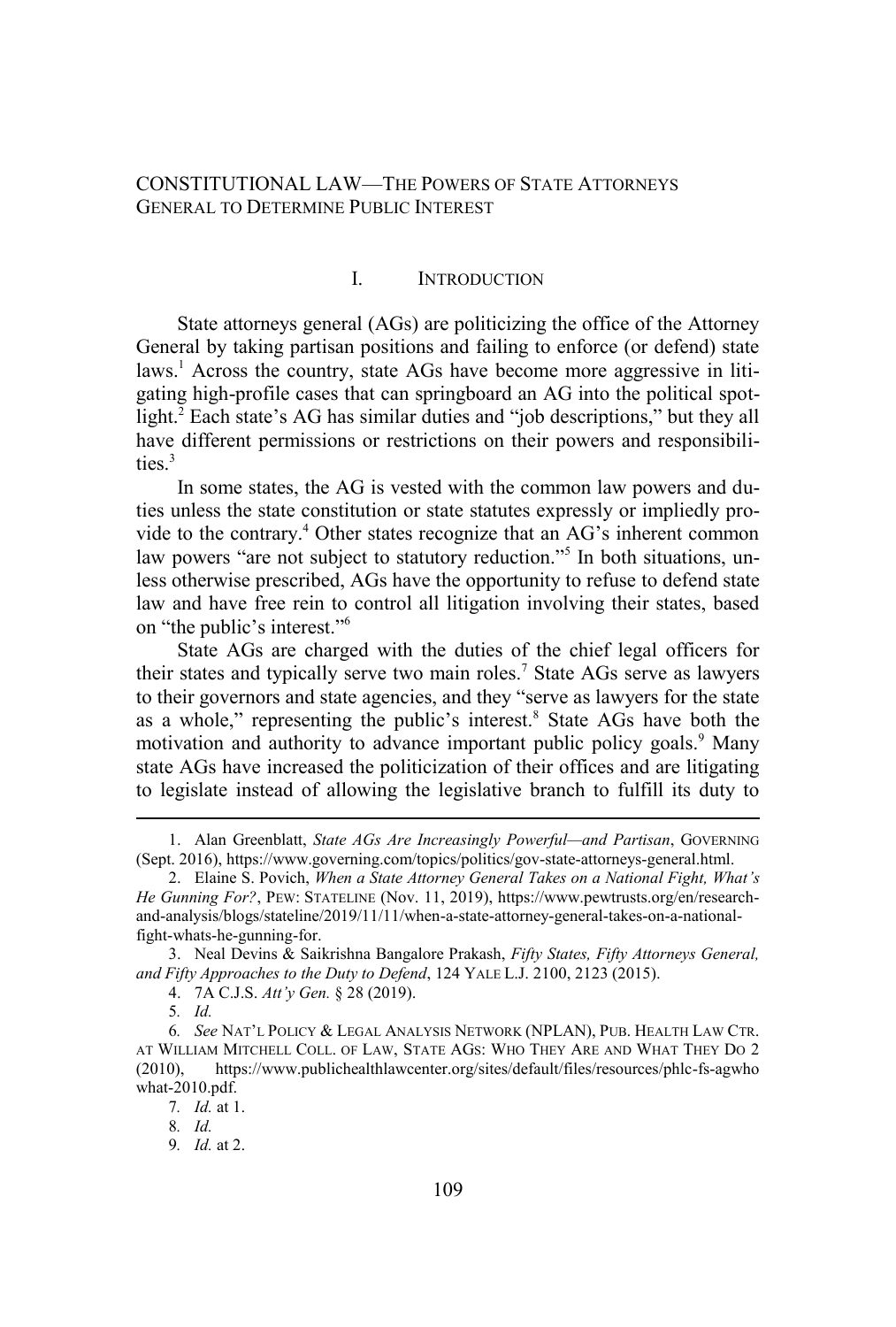propose and make law.<sup>10</sup> This note addresses the uncertainty surrounding the common law duties and powers of state AGs and what state AGs should do when the public's interest is in question.

Part II of this note provides the common law background relating to state attorneys general. Part III surveys the common law powers of state AGs, attempts to answer the question of how to determine the public's interest in controversial situations, and reviews the AG's duty to defend state law. Finally, Part IV provides an argument that proposes to align the duties of state AGs to be consistent with one another, determines the actual constitutional duties of state AGs, and defines the "public's interest" to impose the duty to defend.

#### II. HISTORICAL BACKGROUND OF THE OFFICE OF ATTORNEY GENERAL

A. The Attorney General of England

In 1243, the King of England appointed an attorney to represent the King's interests in each major court, dubbing him "King's attorney."<sup>11</sup> His duties included

initiating actions to recover rents and lands, proceeding against those who pronounced a sentence of excommunication against a royal servant, guarding the King's right to present to churches, investigating homicides to hear and determine what pertained to the Crown, and on one occasion, engaging in a special mission to discover the marriages, wards, reliefs, and other royal rights which had been conceded or alienated within a particular township since the time of King John's coronation.<sup>12</sup>

In 1461, the King appointed attorneys for life, authorized them to appoint subordinates to carry out the King's attorney's duties, provided these attorneys to give legal advice to the House of Lords, and dubbed the King's attorney the "Attorney General of England."<sup>13</sup> In the seventeenth century, the AG began to advise the House of Commons in drafting legislation and

<sup>10</sup>*. See, e.g.*, *id.*; *AG Paxton Sues Battleground States for Unconstitutional Changes to 2020 Election Laws*, KEN PAXTON, ATT'Y GEN. OF TEX. (Dec. 8, 2020), https://www .texasattorneygeneral.gov/news/releases/ag-paxton-sues-battleground-states-unconstitutionalchanges-2020-election-laws (announcing the lawsuit filed by the Texas AG to contest the 2020 presidential election); *Attorney General James Files Lawsuit to Dissolve NRA*, LETITIA JAMES, NY ATT'Y GEN. (Aug. 6, 2020), https://ag.ny.gov/press-release/2020/attorneygeneral-james-files-lawsuit-dissolve-nra (announcing the lawsuit filed by the New York AG attempting to dissolve the NRA).

<sup>11.</sup> NAT'L ASS'N OF ATT'YS GEN., STATE ATTORNEYS GENERAL POWERS AND RESPONSIBILITIES 2 (Emily Myers ed., 4th ed. 2018).

<sup>12</sup>*. Id.*

<sup>13</sup>*. Id.* at 3.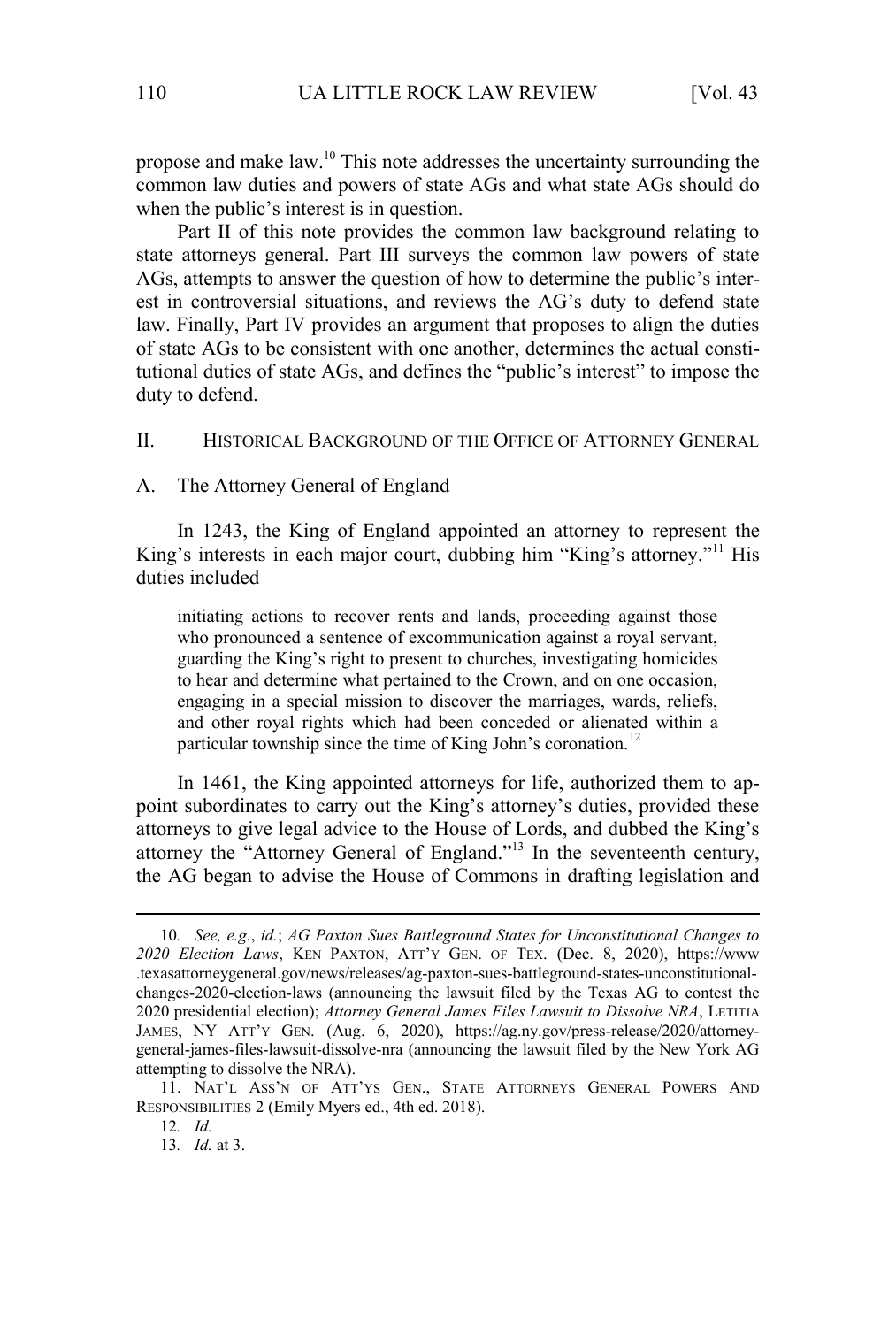gave legal advice to various departments of state.<sup>14</sup> During this time, the AG established that his duty extended to the public's interest and became more of a people's lawyer than a government lawyer for the Crown.<sup>15</sup> At the same time, in 1643, the first attorney general was appointed in the American colony of Virginia.<sup>16</sup>

#### B. Historical Background of States' Attorneys General

Early state attorneys general were modeled after the AG of England and existed in each of the thirteen American colonies.<sup>17</sup> State AGs struggled to fulfill their duties as proficiently as their English counterparts due to a lack of capable and willing appointees.<sup>18</sup> As the National Association of Attorneys General (NAAG) points out, state AGs were probably present "for some time before the AG was mentioned in official records."<sup>19</sup> Even in early American history, AGs had duties and responsibilities that were influenced by other nations in addition to the English common law.<sup>20</sup>

Of the fifty states, thirty-four states either created or maintained the office of AG in their original state constitutions, and eight others established an AG by law.<sup>21</sup> Arkansas, for example, originally split the office of the AG into judicial districts until it "was unified in 1843 by legislative act, and the unified office was made constitutional in 1912."<sup>22</sup>

As the United States grew, states gave their AGs more autonomy and more power by making the office a popularly elected position.<sup>23</sup> State AGs may investigate both governmental and non-governmental entities, and some state AGs have the statutory authority to bring a multitude of cases to court.<sup>24</sup> In areas from cybercrime to tobacco regulation, state AGs provide a broad range of services, leading some AGs to create task forces and special units for specific legal areas.<sup>25</sup> In most states, the AG has both broad common law authority as well as specific statutory duties prescribed in state

18. NAT'L ASS'N OF ATT'YS GEN., *supra* note 11, at 4.

22*. Id.*

<sup>14</sup>*. Id.* 

<sup>15</sup>*. Id.* at 4.

<sup>16</sup>*. Id.*

<sup>17.</sup> William P. Marshall, *Break up the Presidency? Governors, State Attorneys General, and Lessons from the Divided Executive*, 115 YALE L.J. 2446, 2450 (2006)*.*

<sup>19</sup>*. Id.* at 5 (discussing the lack of records in early American history and an example from Maryland, which was first "settled" in 1634, but the AG was not mentioned in official records until twenty-four years later, in 1658).

<sup>20</sup>*. Id.* at 7.

<sup>21</sup>*. Id.*

<sup>23.</sup> Marshall, *supra* note 17, at 2451.

<sup>24</sup>*. See id.* at 2452; NAT'L ASS'N OF ATT'YS GEN., *supra* note 11, at 11.

<sup>25.</sup> NAT'L ASS'N OF ATT'YS GEN., *supra* note 11, at 46–47.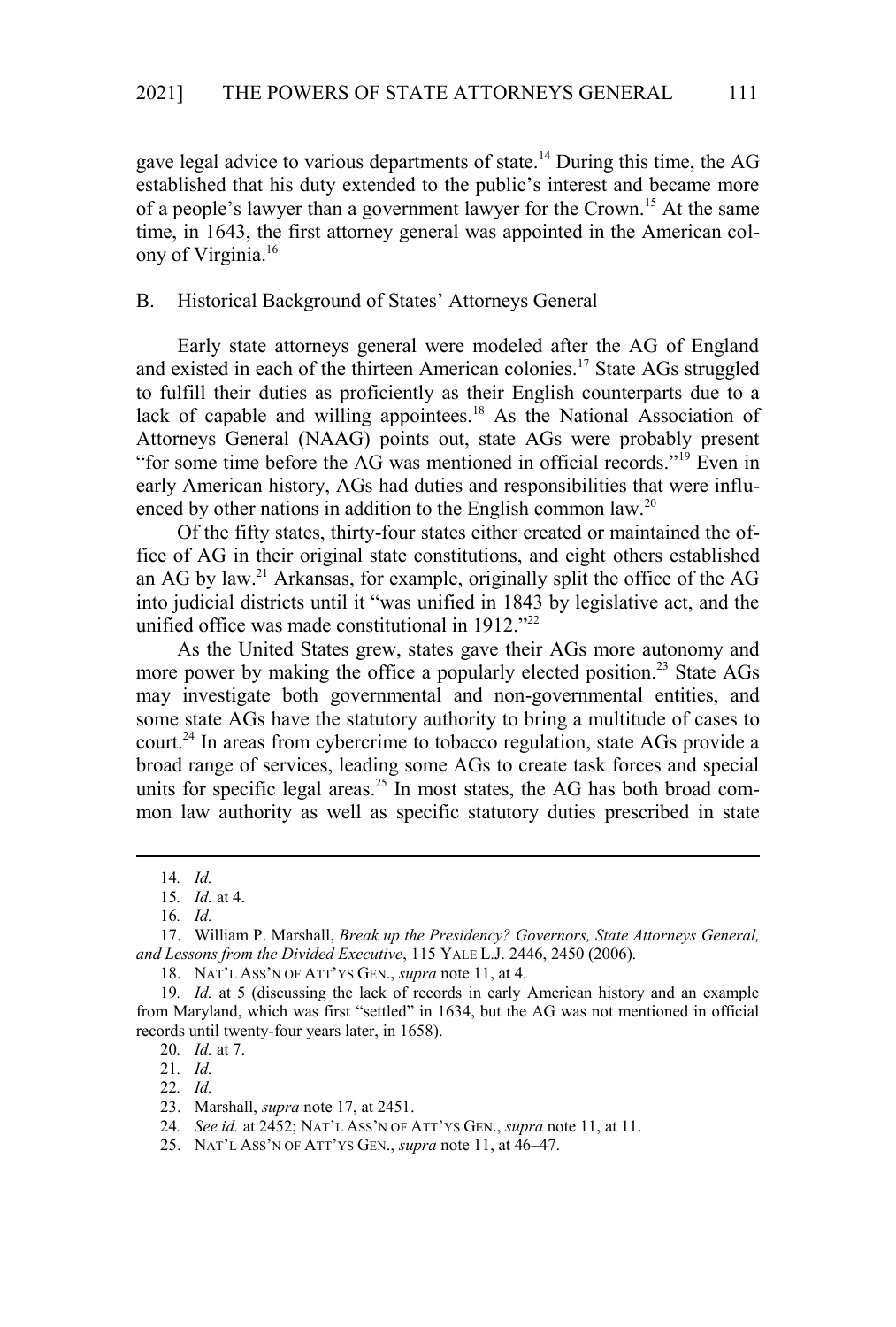constitutions and statutes.<sup>26</sup> As of 2019, "forty-three state attorneys general are elected and forty-eight are free from gubernatorial control."<sup>27</sup> No state has moved in the opposite direction and placed the AG under direct control of the Governor.<sup>28</sup> Most state AGs have common law powers, limited to some extent by statute.<sup>29</sup> However, in some states, state legislatures have broadened the scope of the duties of state AGs by adopting new laws and programs.<sup>30</sup>

C. The United States Attorney General

The U.S. Constitution is silent regarding the AG, but the Judiciary Act of 1789 created the Attorney General of the United States and stated that he was to be appointed by the Supreme Court.<sup>31</sup> However, the bill was changed to provide that the President instead of the Supreme Court appoint the  $AG<sup>32</sup>$ The United States AG is charged to prosecute and conduct all suits in the Supreme Court in which the United States might be concerned.<sup>33</sup>

Edmund Randolph was the first Attorney General of the United States, appointed by President George Washington.<sup>34</sup> The early role of the U.S. AG was limited, and these limitations frustrated Randolph to the point that he complained by letter to President Washington.<sup>35</sup>

The letter included requests that Congress would

(1) require the district attorneys to keep the Attorney General informed of judicial business and to follow his instructions on such matters, (2) authorize the Attorney General to advocate the interests of the United States in *any* case in which the United States was interested, whether or not the Attorney General had been involved in bringing the suit, and (3) provide a clerk.<sup>36</sup>

All requests from the letter were denied except for the portion relating to the requirement to keep the U.S. AG informed of lower court proceedings.<sup>37</sup> The U.S. AG had no power over district attorneys.<sup>38</sup> The U.S. AG had

34. Susan Low Bloch, *The Early Role of the Attorney General in Our Constitutional Scheme: In the Beginning There Was Pragmatism*, 1989 DUKE L.J. 561, 564, 583 (1989).

35*. Id.* at 585*.* 

36*. Id.* at 587.

37*. Id.*

<sup>26</sup>*. Id.* at 34–35.

<sup>27.</sup> Marshall, *supra* note 17, at 2452.

<sup>28</sup>*. See* NAT'L ASS'N OF ATT'YS GEN., *supra* note 11, at 46.

<sup>29</sup>*. Id.* at 44.

<sup>30</sup>*. Id.* at 11.

<sup>31</sup>*. Id.* at 9.

<sup>32</sup>*. Id.*

<sup>33. 28</sup> U.S.C. §§ 516–518 (2020).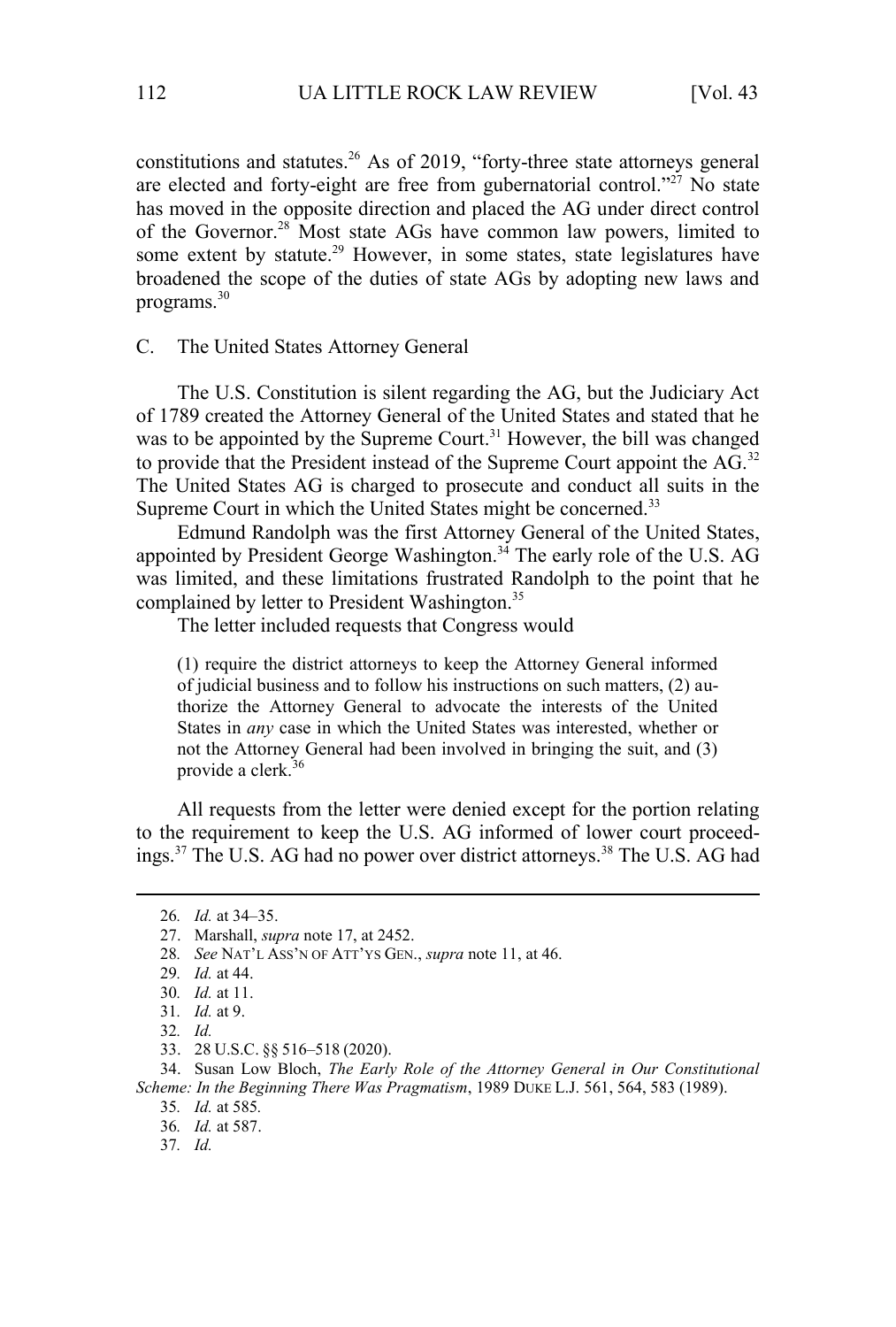very little power and was directed to "prosecute and conduct all suits in the Supreme Court in which the United States was concerned."<sup>39</sup> However, "Congress was notably silent regarding who was to decide when and whether the interests of the United States were 'concerned' and warranted representation in the courts."<sup>40</sup>

In the first decade of the new United States of America, only three AGs represented the U.S. in the Supreme Court a grand total of six times.<sup>41</sup> But in that same time period, these first three AGs authored more than forty opinions.<sup>42</sup> Most states had their own AGs, who were tasked with serving the state and its people's interests.<sup>43</sup> The power and support by state level officials that state AGs had was greater than the power and support of the U.S.  $AG<sub>44</sub>$ 

The U.S. AG's role in law has expanded and given the U.S. AG more authority within the Judiciary.<sup>45</sup> The U.S. AG generally represents the government in matters concerning the United States and provides opinions to the President and other departments of the federal government, although many agencies are permitted to hire separate counsel.<sup>46</sup> The U.S. AG is also head of the Department of Justice, which oversees the Federal Bureau of Investigation, U.S. Attorneys and Marshals, the Drug Enforcement Administration, and various other Department of Justice agencies,  $47$  but does not hold any power besides that of political persuasion over state AGs. The U.S. AG, a legal position by name, is unquestionably a political position since the U.S. AG's loyalties are to the President rather than to public interest.<sup>48</sup>

46. NAT'L ASS'N OF ATT'YS GEN., *supra* note 11, at 10.

<sup>38</sup>*. Id.* at 585–86.

<sup>39.</sup> Bloch, *supra* note 35, at 579.

<sup>40</sup>*. Id*.

<sup>41</sup>*. Id*. at 589–90.

<sup>42</sup>*. Id.* at 589.

<sup>43</sup>*. See* COMM. ON THE OFFICE OF ATT'Y GEN., NAT'L ASS'N OF ATT'YS GEN., COMMON LAW POWERS OF STATE ATTORNEYS GENERAL 10–12 (1975), https://www.ncjrs.gov /pdffiles1/Digitization/16297NCJRS.pdf.

<sup>44</sup>*. See id.* at 22.

<sup>45.</sup> Bloch, *supra* note 35, at 618–21.

<sup>47</sup>*. Id.*

<sup>48</sup>*. See, e.g.*, Charlie Savage, *Is an Attorney General Independent or Political? Barr Rekindles a Debate*, N.Y. TIMES (May 1, 2019), https://www.nytimes.com/2019 /05/01/us/politics/attorney-general-barr.html (questioning U.S. Attorney General Barr and his handling of the Mueller Report as well as his position in being described as White House counsel); Ron Elving, *A Brief History of Nixon's 'Saturday Night Massacre*,*'* NPR (Oct. 21, 2018, 8:12 AM), https://www.npr.org/2018/10/21/659279158/a-brief-history-of-nixonssaturday-night-massacre (describing the firing of Special Prosecutor Archibald Cox, the resignations of AG Elliot Richardson, and the firing of Deputy AG William Ruckelshaus). In both of these situations, the AG was in a position to act either in the public's interest or in the interests of the President.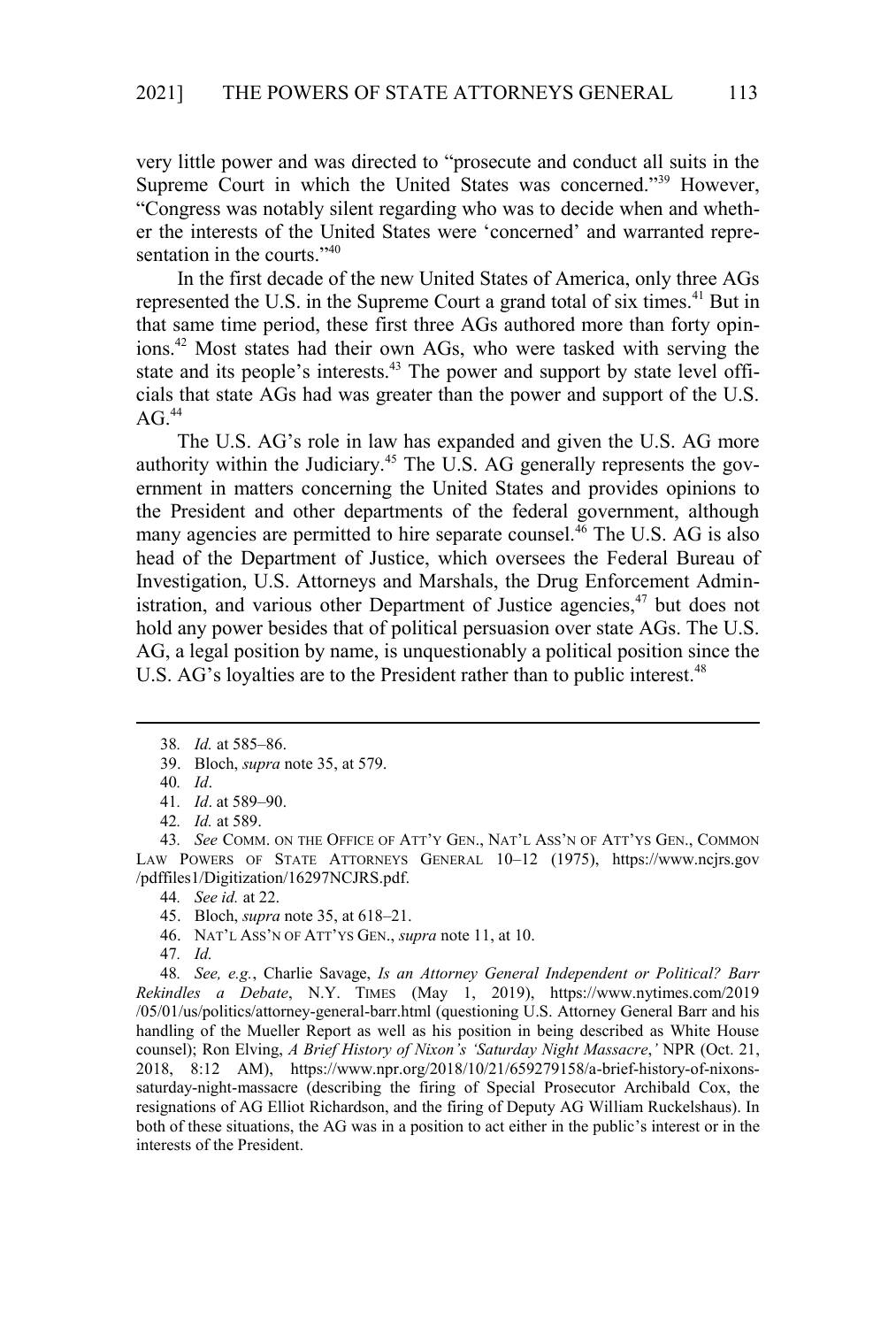Fast-forward to 2011, where U.S. AG Eric Holder stated that the Department of Justice would no longer defend the Defense of Marriage Act (DOMA).<sup>49</sup> Oddly, AG Holder stated that the Department of Justice would stay on as a party to the cases regarding DOMA to "represent the interests of the United States throughout the litigation."<sup>50</sup> AG Holder asserted that the President had concluded that Section Three of DOMA was unconstitutional.<sup>51</sup> However, the President's constitutional duty is to "take Care that the Laws be faithfully executed,"<sup>52</sup> not to determine whether an act of Congress is constitutional. The AG has the authority to represent, defend, and enforce the legal interests of the United States, as well as advise and opine on legal matters to the President and the Cabinet. $53$ 

#### III. SURVEY OF STATE ATTORNEYS GENERAL

A. Common Law Powers and the Public's "Interest"

The common law provides AGs with the "authority to represent, defend, and enforce the legal interests of state government and the public."<sup>54</sup> With the adoption of the English common law in America, "[l]ittle attempt was made to define or enumerate [the AG's] duties, for the American Attorney General became possessed of the common law powers of the English Attorney General."<sup>55</sup>

A common theme explored in the following cases is, "What is the public's interest?" It seems to be a simple question, but the discretion provided to state AGs to litigate in the public's interest leads to case selection that benefits the state AG's political ambitions rather than the best interests of the state.

According to the Mississippi Code, the AG "shall have the powers of the Attorney General at common law and, except as otherwise provided by law, is given the sole power to bring or defend a lawsuit on behalf of a state agency, the subject matter of which is of statewide interest." <sup>56</sup> In *State ex* 

55*. Id.* at 31 (quoting Cooley, *Predecessors of the Federal Attorney General: The Attorney General in England and the American Colonies*, 2 AM. J. LEGAL HIST. 307, 309 (1958)) (first alteration original); *see supra* Part II.

56. MISS. CODE ANN. § 7-5-1 (2019).

<sup>49.</sup> U.S. ATT'Y GEN., STATEMENT OF THE ATTORNEY GENERAL ON LITIGATION INVOLVING THE DEFENSE OF MARRIAGE ACT, P.R.N. 11-222 (Feb. 23, 2011).

<sup>50</sup>*. Id.*

<sup>51</sup>*. Id.*

<sup>52.</sup> U.S. CONST. art. II, § 3.

<sup>53</sup>*. Organization, Mission & Functions Manual: Attorney General, Deputy and Associate*, U.S. DEP'T OF JUST., https://www.justice.gov/jmd/organization-mission-and-functionsmanual-attorney-general (last updated Sept. 9, 2014).

<sup>54.</sup> NAT'L ASS'N OF ATT'YS GEN, *supra* note 11, at 27.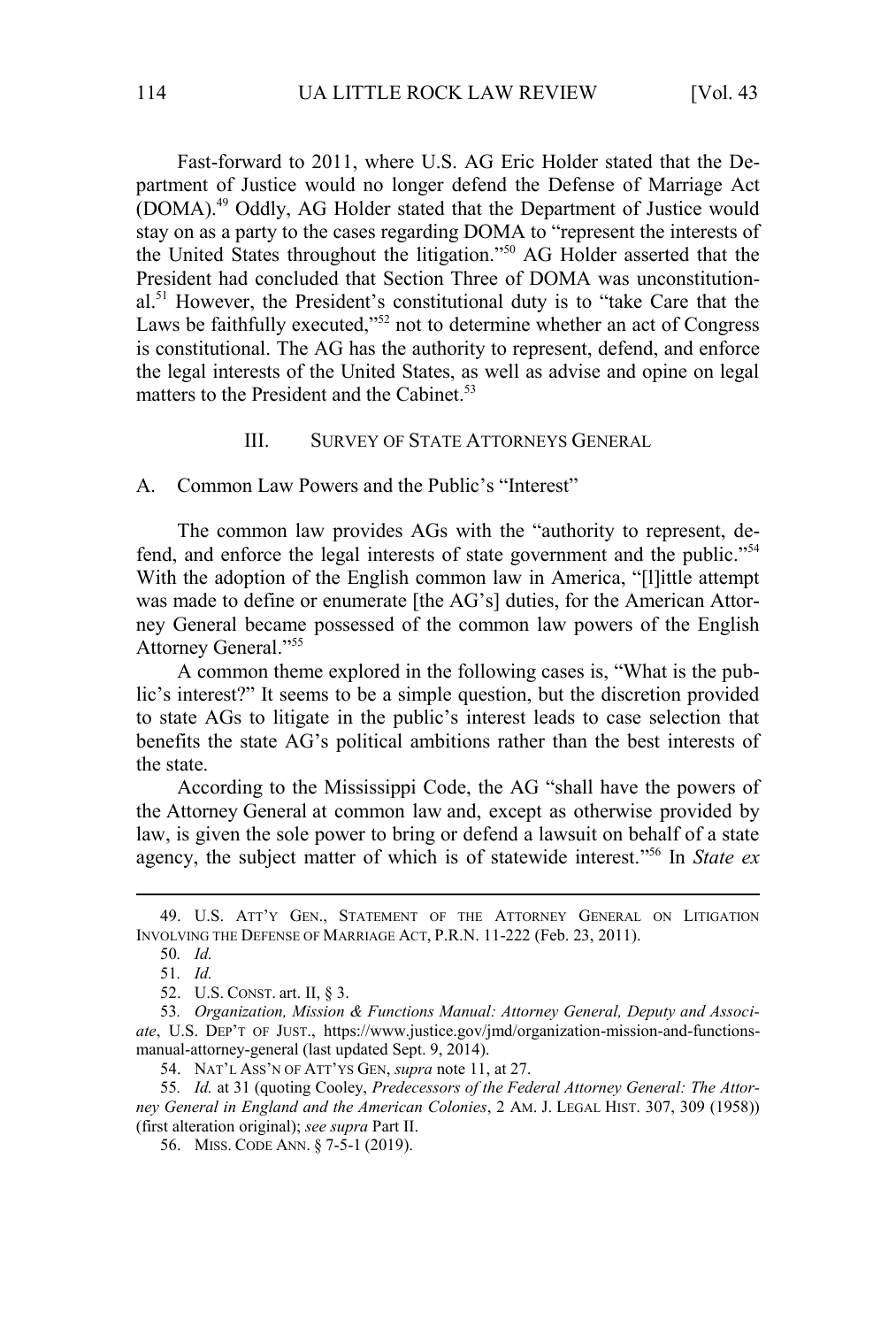rel. Patterson for the Use and Benefit of Adams County v. Warren,<sup>57</sup> the Court discussed the common law powers of the state AG:

At common law the duties of the attorney general, as chief law officer of a realm, were numerous and varied. He was chief legal adviser of the crown, was entrusted with the management of all legal affairs, and prosecution of all suits, criminal and civil, in which the crown was interested. He had authority to institute proceedings to abate public nuisances, affecting public safety and convenience, to control and manage all litigation on behalf of the state, and to intervene in all actions which were of concern to the general public.<sup>58</sup>

Thus, in Mississippi as in many other states, the AG has the authority to intervene or act in any matter determined of "concern to the general public."<sup>59</sup> However, the way in which the AG determines whether a matter is "of *concern to the general public"* or in the public's interest is not described.<sup>60</sup>

Another case that details the Mississippi AG's powers and responsibilities at common law is *Bell v. State*, <sup>61</sup> a case pertaining to illegal gambling. This case establishes that the Mississippi AG has all of the power and authority from the common law.62 In *Bell*, the court held the AG is "a constitutional officer possessed of all the power and authority inherited from the common law as well as that specially conferred upon him by statute."<sup>63</sup> Also, in *Gandy v. Reserve Life Insurance Co.*, the court held that the AG has the authority and the duty to preserve "the lawfully enacted statutes of the state."<sup>64</sup> That authority includes "the right to institute, conduct and maintain all suits necessary for the enforcement of the laws of the state, preservation of order and the protection of public rights."65 These duties, both from statute and from common law, provide the Mississippi AG with virtually unfettered power to dictate suits that involve the state or the public's interest.

*State ex rel. Williams v. Karston*<sup>66</sup> upholds the notion that the AG "'control[s] . . . all litigation in behalf of the state'" and may "'intervene in all suits or proceedings which are of concern to the general public.'"<sup>67</sup> *Karston* confirmed the Arkansas AG's power to "'institute proceedings to

63*. Id.* 

65*. Id.*

67*. Id.* at 708, 187 S.W.2d at 329 (quoting 5 AM. JUR. § 234).

<sup>57. 180</sup> So.2d 293 (Miss. 1965).

<sup>58</sup>*. Id.* at 299.

<sup>59</sup>*. See supra* Part I.

<sup>60</sup>*. See supra* Part I*.*

<sup>61. 678</sup> So.2d 994 (Miss. 1996).

<sup>62</sup>*. Id.* at 996.

<sup>64. 279</sup> So.2d 648, 649 (Miss. 1973).

<sup>66. 208</sup> Ark. 703, 187 S.W.2d 327 (Ark. 1945).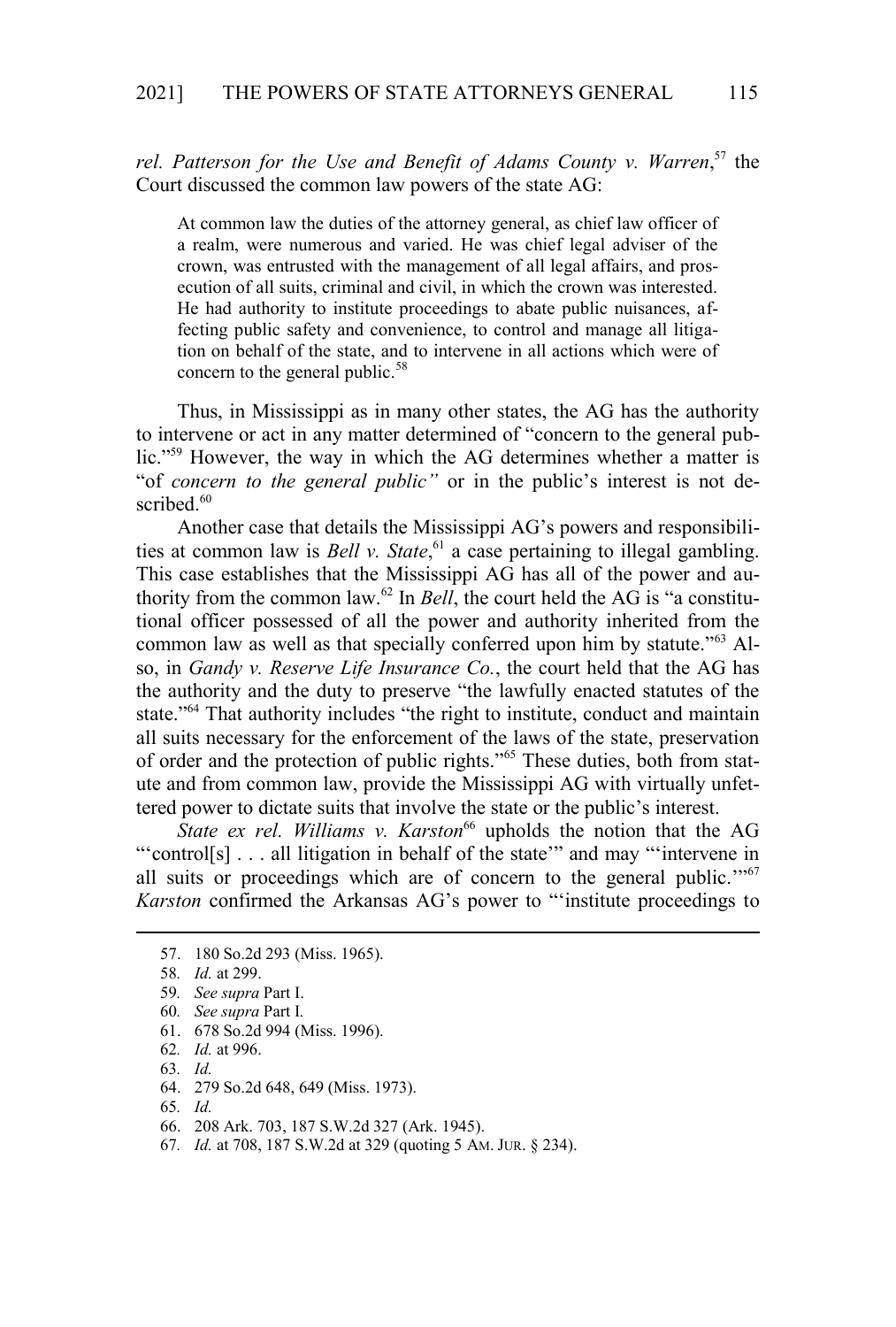restrain acts which are injurious to public health, safety, or morals, and [to] prevent any invasion upon the rights of the public in highways, parks, and other public lands, and in navigable waters.'"<sup>68</sup> The AG may intervene and join suits as long as the action was in the public's interest.<sup>69</sup>

The Mississippi AG's unconstrained power was tested and slightly limited in the following case. In *Williams v. State*, <sup>70</sup> the defendant was tried and convicted, receiving a sentence of life in prison. But, after new evidence came to light and the case was remanded, the district attorney sought an order of nolle prosequi, which was granted.<sup>71</sup> The AG's office subsequently was appointed as special prosecutor, and Williams moved to dismiss, claiming the original nolle prosequi brought the case to an end.<sup>72</sup> The AG's office argued that *Bell*<sup>73</sup> applied and that the AG is vested with constitutional, common law, and statutory authority that entitle the AG to prosecute the defendant.<sup>74</sup> However, the court stated, "Mississippi law does not permit a trial court to disqualify a duly elected and serving district attorney and replace him with the attorney general where the district attorney has decided, in the lawful exercise of his discretion, not to prosecute."<sup>75</sup> Although the AG was not permitted to continue trying this case, there was only a slight limit placed on the AG's ability to manage all litigation on behalf of the state and intervene in actions which are of concern to the general public, as long as those actions are not opposed to or in conflict with the district attorney's.<sup>76</sup>

*State v. Heath*,<sup>77</sup> a Tennessee case, looked at whether the AG's powers are limited by the Tennessee Consumer Protection Act. The court held that the AG can basically act in any situation using public interest as the underlying reason for suit.<sup>78</sup> The court stated that the AG "may exercise such authority as the public interest may require and may file suits necessary for the enforcement of state laws and public protection."<sup>79</sup> Further, "the attorney general may participate in litigation of a private character where it bears on the interest of the general public."<sup>80</sup> This gives the AG the power to act in almost any situation using the "public interest" as means of suit.<sup>81</sup> "To pre-

69*. Id.* at 709, 187 S.W.2d at 329.

- 73. 678 So.2d 994 (Miss. 1996).
- 74*. Williams*, 184 So.3d at 912–13.
- 75*. Id.* at 917.
- 76*. See id.* at 912.
- 77. 806 S.W.2d 535 (Tenn. 1990).
- 78*. Id.* at 537 (citing 7 AM. JUR. 2D *Att'y Gen.* § 9 (1980)).
- 79*. Id.*
- 80*. Id.* (citing 7 AM. JUR. 2D *Att'y Gen.* § 15 (1980)).
- 81. NAT'L ASS'N OF ATT'YS GEN, *supra* note 11, at 40.

<sup>68</sup>*. Id.* at 708–09, 187 S.W.2d at 329 (quoting 5 AM. JUR. § 244).

<sup>70. 184</sup> So.3d 908 (Miss. 2014).

<sup>71</sup>*. Id.* at 909.

<sup>72</sup>*. Id.* at 910.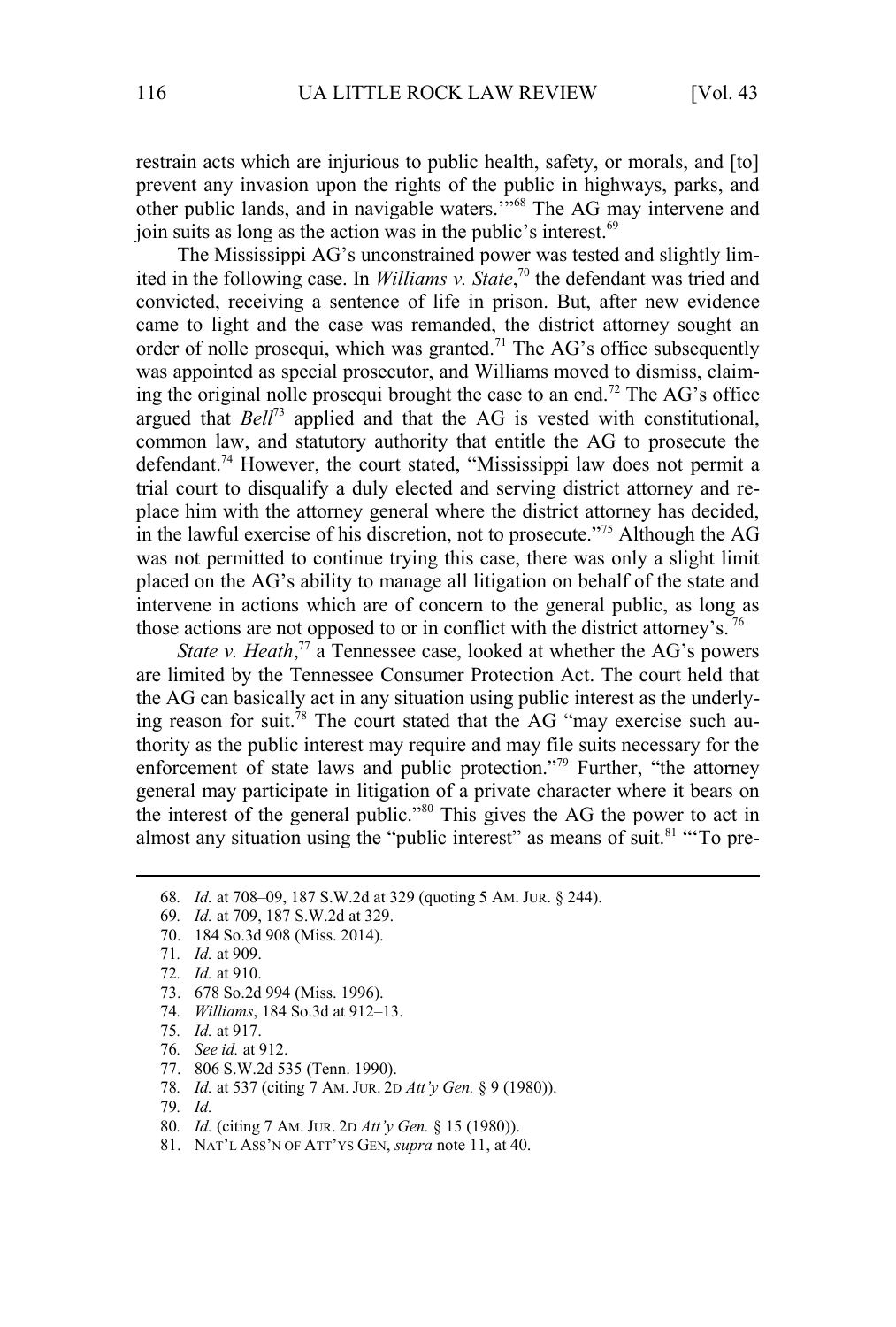vent the wrongdoing of one resulting in injury to the general welfare is often of itself sufficient to give [the AG] standing in court.'"<sup>82</sup> In other words, the AG has the power to bring suit whenever he or she sees necessary to act in the interest of the state, without a judicial limitation or legislative oversight in determining what is or is not public interest.<sup>83</sup>

In another Tennessee case, *State v. Chastain*, <sup>84</sup> the Tennessee Supreme Court addressed whether the AG could challenge the constitutionality of a state statute. There is a jurisdictional split about whether a state AG may challenge its state's statutes; however, the underlying question is whether the AG is acting in the interest of the state and public.<sup>85</sup> The Court stated that "the best resolution of this issue [is to] recogniz[e] the duty of the attorney general to advocate the position of the state" but keep his "oath to support and defend the Constitution of the United States and the Constitution of the State of Tennessee."<sup>86</sup> Thus, in certain situations, the AG's duty to uphold the state constitution and protect the public's interest are duties requiring separate treatment.<sup>87</sup>

Florida law provides that the AG "[s]hall appear in and attend to, in behalf of the state, all suits or prosecutions, civil or criminal or in equity, in which the state may be a party, or in anywise interested, in the Supreme Court and district courts of appeal of this state."<sup>88</sup> This statute gives the AG the power to intervene and determine when and if the state is interested: the AG "[s]hall have and perform all powers and duties incident or usual to such office."<sup>89</sup>

*State ex rel. Shevin v. Exxon Corp.*<sup>90</sup> comprehensively discussed the common law powers of the AG. The court stated that the issue of the AG's authority "simply [was] not an extremely close question."<sup>91</sup> The court spoke of how the AG fits within the common law, statutes, and constitution.

[T]he attorneys general of our states have enjoyed a significant degree of autonomy. Their duties and powers typically are not exhaustively defined by either constitution or statute but include all those exercised at common law. There is and has been no doubt that the legislature may deprive the attorney general of specific powers; but in the absence of such legislative action, he typically may exercise all such authority as the public interest

<sup>82</sup>*. Heath*, 806 S.W.2d at 537 (citing 7 AM. JUR. 2D *Att'y Gen.* § 15)*.*

<sup>83</sup>*. See id.*

<sup>84. 871</sup> S.W.2d 661 (Tenn. 1994).

<sup>85</sup>*. Id.* at 662–63, 665.

<sup>86</sup>*. Id.* at 665.

<sup>87</sup>*. See id.*

<sup>88.</sup> FLA. STAT. § 16.01(4) (2020).

<sup>89</sup>*. Id.* § 16.01(7).

<sup>90. 526</sup> F.2d 266 (Fla. 1976).

<sup>91</sup>*. Id.* at 274.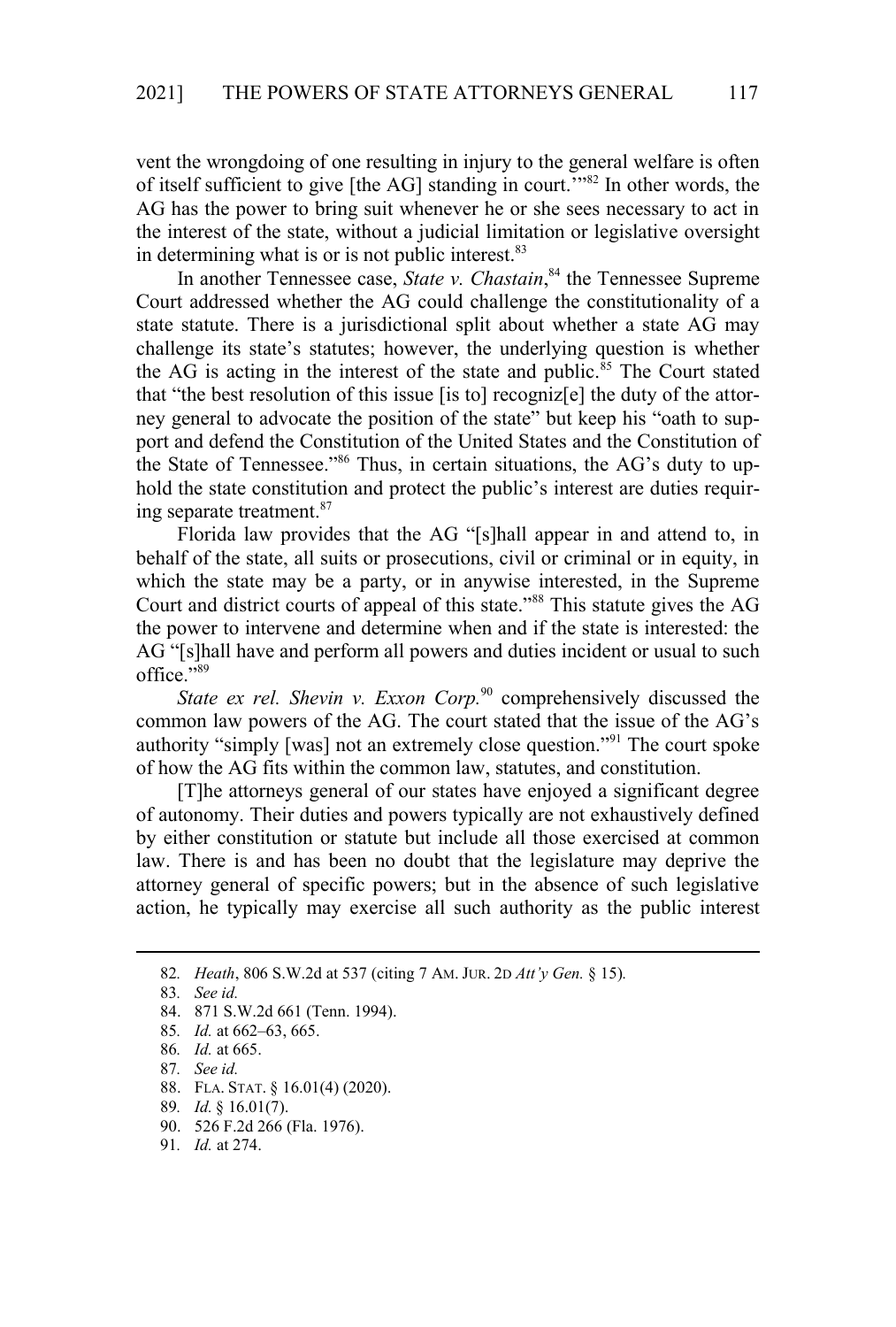requires. And the attorney general has wide discretion in making the determination as to the public interest. $92$ 

The Florida court, in 1976, held that the AG has "wide discretion in making the determination as to the public interest," and appears to have predicted that what is of public interest might be at issue in the future.<sup>93</sup> However, it failed to elaborate on this point, leaving the issue up to future debate.

In *Barati v. State*, <sup>94</sup> another Florida case, the state via the AG filed a motion of voluntary dismissal that left the plaintiff with no standing. In this case a private citizen filed a qui tam lawsuit on behalf of the State against Motorola, Inc., under the Florida False Claims Act.<sup>95</sup> After service of the complaint, the State via the AG conducted an investigation and decided not to join the action.<sup>96</sup> The private citizen continued to litigate and prosecute the claim for three years until the AG filed a motion of voluntary dismissal, therefore ending the citizen's only opportunity to recover.<sup>97</sup> The petitioner moved to strike the dismissal, but the Court affirmed that the AG did have the power to dismiss the action.<sup>98</sup> By statute, the AG is given absolute authority to terminate qui tam litigation and is only limited by the requirement to show a good cause to intervene in the action.<sup>99</sup>

In *State ex rel. Allain v. Mississippi Public Service Commission*,<sup>100</sup> Mississippi Power and Light Company attempted to change utility rates with the Mississippi Public Service Commission. The AG intervened on behalf of the State as a "substantial rate payer (\$7,011,824.00 in 1980), and all taxpayers of the State."<sup>101</sup> The Court stated,

Paramount to all of his duties, of course, is his duty to protect the interest of the general public. . . . The attorney general has a large staff which can be assigned in such a manner as to afford independent legal counsel and representation to the various agencies. The unique position of the attorney general requires that when his views differ from or he finds himself at odds with an agency, then he must allow the assigned counsel or specially appointed counsel to represent the agency unfettered and unin-

97*. Id.*

98*. Id.*

<sup>92</sup>*. Id.* at 268–69.

<sup>93</sup>*. See id.* at 269.

<sup>94. 198</sup> So.3d 69 (Fla. Dist. Ct. App. 2016).

<sup>95</sup>*. Id.* at 72 (explaining that when a private citizen brings an action and sues on behalf of himself and the State, that "action is called a *qui tam* action, from the Latin phrase: "*qui tam pro domino rege quam pro se ipso in hac parte sequitur*." *Black's Law Dictionary* translates the phrase as: 'who as well for the king as for himself sues in this matter.'" (quoting State v. Barati, 150 So. 3d 810, 811–12 (Fla. Dist. Ct. App. 2014)).

<sup>96</sup>*. Id.*

<sup>99</sup>*. Id.* at 78 (citing FLA. STAT. § 68.084 (2009)).

<sup>100. 418</sup> So.2d 779 (Miss. 1982).

<sup>101</sup>*. Id.* at 780.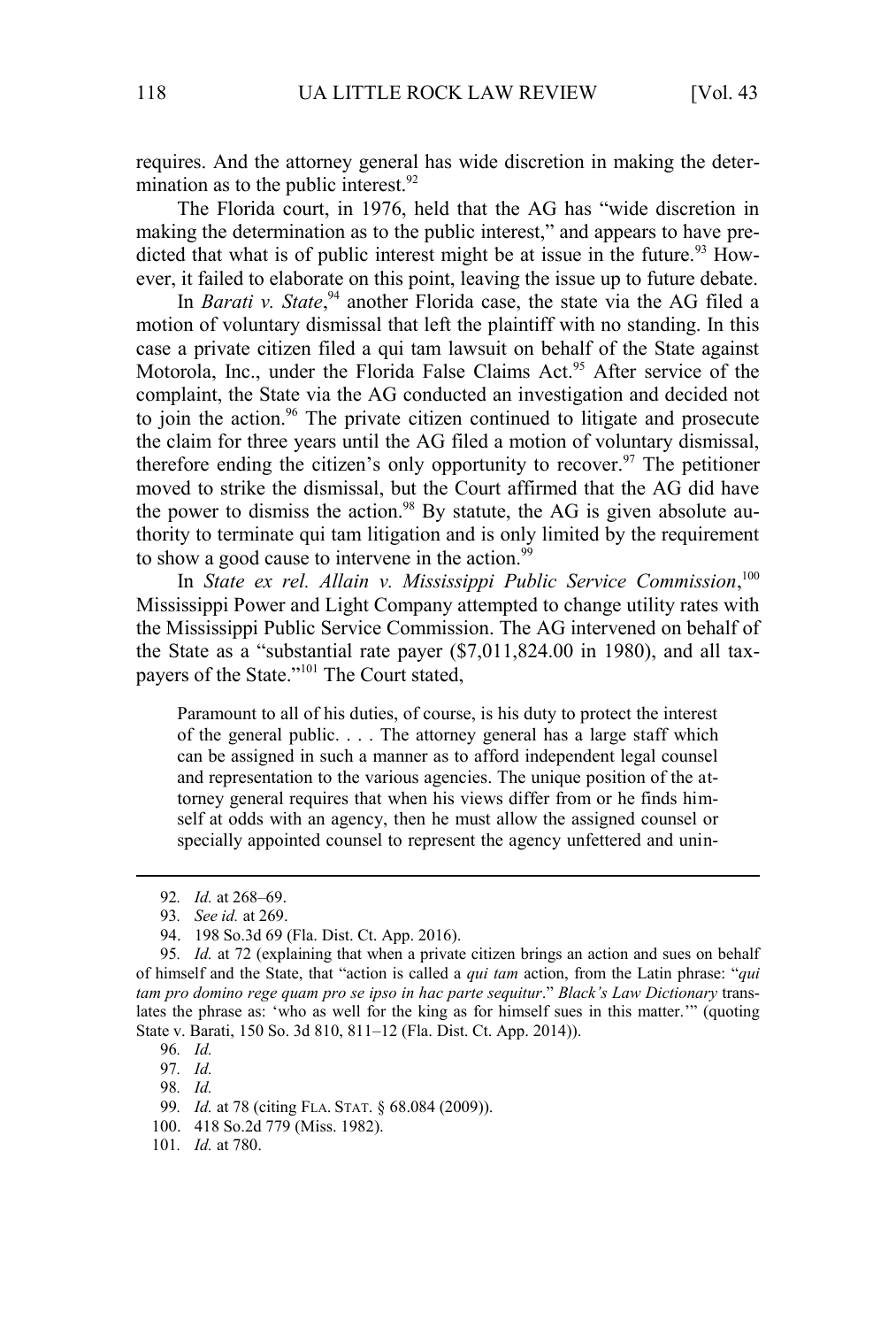fluenced by the attorney general's personal opinion. If the public interest is involved, he may intervene to protect it.<sup>102</sup>

The holding provides that the AG may intervene in a case on behalf of the public and assign staff lawyers to represent a state agency even in a highly controversial case. Because the AG disagreed with the agency position, he was required to assign the case to counsel independent of his supervision. However, it is not easy to ascertain an individual's personal opinion. These cases show that the AG has the common law authority to utilize "public interest" to determine what and how to represent, defend, and enforce the legal interests of state government and the public.<sup>103</sup> State AGs have the power to control and manage all litigation on behalf of the state,<sup>104</sup> but they frequently use this power in a manner that accords with their political ambitions over the public interest.

#### B. Duty to Defend

An AG's duty to defend has become a controversial topic of discussion as of late.<sup>105</sup> In both political parties, AGs have refused "to defend state laws on the grounds that those laws transgress the federal and state constitutions."<sup>106</sup> "The acute split among [AGs] is predictable; the absence of clear law and the abundance of politics account for the divide."<sup>107</sup> As Devins and Praskash point out, AGs can cite to their oath of office in justifying their failure to defend.<sup>108</sup>

In Arkansas, the state constitution is silent upon the duty to defend, but by statute, "[t]he Attorney General shall maintain and defend the interests of the state in matters before the United States Supreme Court and all other federal courts and shall be the legal representative of all state officers, boards, and commissions in all litigation where the interests of the state are involved*.*" 109

107*. Id.* at 2103.

<sup>102</sup>*. Id.* at 782, 784.

<sup>103</sup>*. See supra* Part II.A.

<sup>104</sup>*. See* 7A C.J.S. *Att'y Gen.* § 28.

<sup>105</sup>*. See* Matt Apuzzo, *Holder Sees Way to Curb Bans on Gay Marriage*, N.Y. TIMES (Feb. 24, 2014), http://www.nytimes.com/2014/02/25/us/holder-says-state-attorneys-generaldont-have-to-defend-gay-marriage-bans.html (noting that attorneys general in California, Illinois, Nevada, Oregon, Pennsylvania, and Virginia have all refused to defend bans on same-sex marriage); Niraj Chokshi, *Seven Attorneys General Won't Defend Their Own State's Gay-Marriage Bans*, WASH. POST: GOVBEAT (Feb. 20, 2014), https://www. washingtonpost.com/blogs/govbeat/wp/2014/02/20/six-attorneys-general-wont-defend-theirown-states-gay-marriage-bans (same).

<sup>106.</sup> Devins & Prakash, *supra* note 3, at 2102.

<sup>108</sup>*. Id.*

<sup>109.</sup> ARK. CODE ANN. § 25-16-703(a) (2019).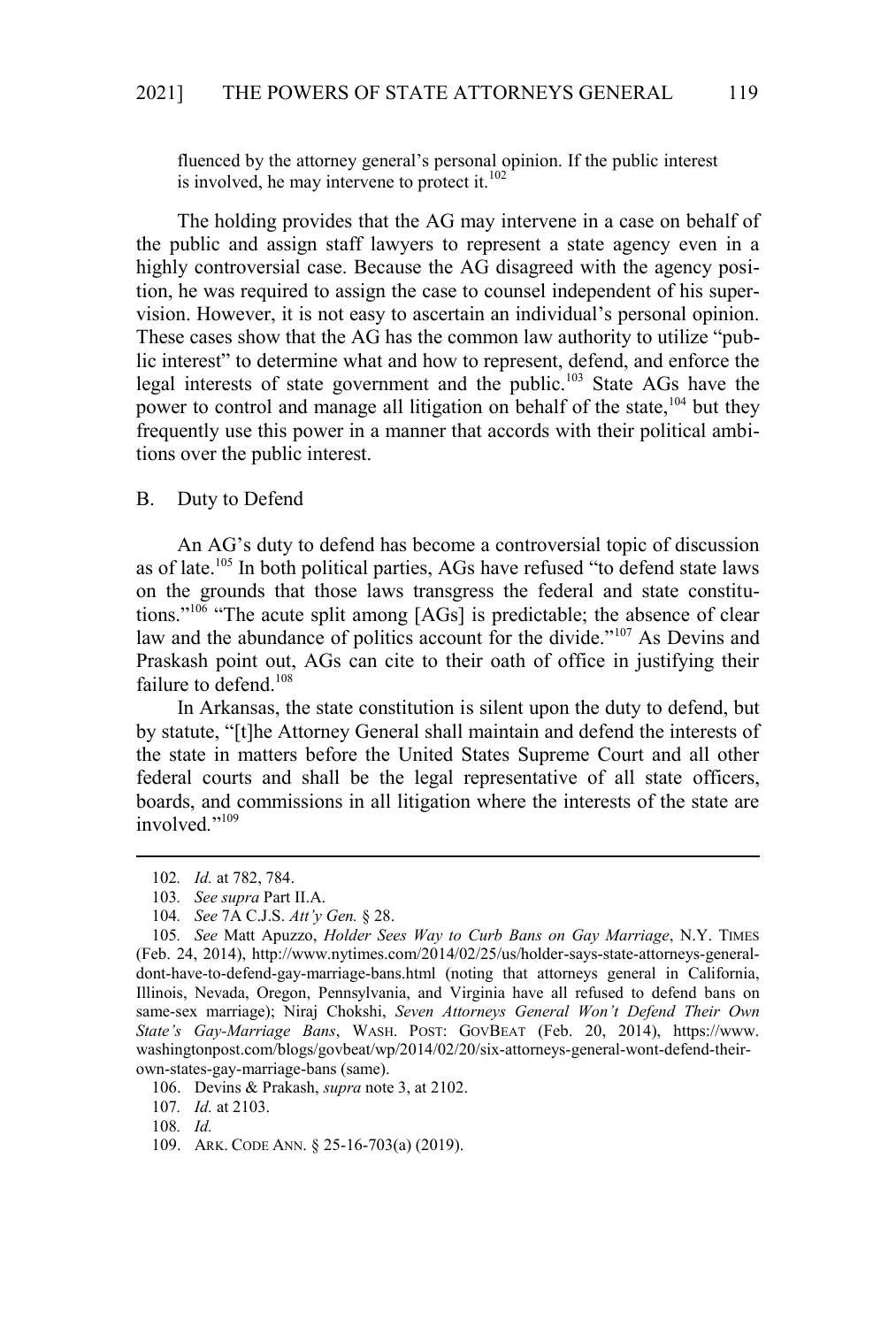Mississippi statutorily mandates that the AG defend the constitutionality of state law, prescribing that the AG assume all powers at common law.<sup>110</sup> The Mississippi Constitution is silent on whether the AG has a duty to defend.111 The AG is charged to intervene in any action where the constitutionality of a statute is called into question and to "argue the constitutionality of any [such] statute."<sup>112</sup> Consequently, a duty to defend is mandated by this statute. Yet whether the AG actually performs this duty to his or her best ability is questionable. There has been no known issue with the Mississippi AG failing or refusing to defend a law, although the issue drew public attention in 2019.<sup>113</sup> In 2012, the Mississippi legislature amended the state statute to provide state agencies and officers the power to employ independent counsel when the AG refuses to represent the agency or officer or when the agency has a "significant disagreement with the Attorney General as to the legal strategy to be used in the matter."<sup>114</sup> This statute refers back to the holding in *State ex rel. Allain v. Mississippi Public Service Commission*. 115

The Tennessee Constitution is silent on the AG's duty to defend state laws, but Tennessee provides statutory guidance for when the AG may and may not refuse to defendstate law.<sup>116</sup> The Tennessee Code grants the AG an "out" from the duty to defend as long as "*a sufficient adversary relationship exists* before the discretion not to defend . . . be exercised."<sup>117</sup> There are three reported instances where the Tennessee AG has refused to defend state law, once in 1993 and twice more in 1999, in cases that involved abortion and tax notices.<sup>118</sup>

Recently, the Tennessee legislature considered a bill to expand the AG's duties to include representation of employees in a court or administrative tribunal arising out of the adoption of a policy requiring individuals to utilize the facilities that correspond to that individual's biological sex.<sup>119</sup> This issue could cause another scenario in which an AG refuses to defend

115*. Mississippi Public Service Commission*, 418 So.2d at 782.

116*. See* TENN. CODE ANN. § 8-6-109(b)(9)–(10) (2019); MISS. CODE ANN. § 7-5-1; ARK. CODE ANN. § 25-16-702 (2019).

- 117. TENN. CODE ANN. § 8-6-109(b)(9)–(10) (emphasis added).
- 118. Devins & Prakash, *supra* note 3, at 2180–81.

<sup>110.</sup> MISS. CODE ANN. § 7-5-1; NAT'L ASS'N OF ATT'YS GEN., *supra* note 11, at 32.

<sup>111.</sup> Devins & Prakash, *supra* note 3, at 2166.

<sup>112.</sup> MISS. CODE ANN. § 7-5-1.

<sup>113</sup>*. See* Larrison Campbell, *Hood Will Continue Defending 6-Week Abortion Ban*, MISS. TODAY (June 20, 2019), https://mississippitoday.org/2019/06/20/hood-will-continuedefending-6-week-abortion-ban/ (discussing AG Jim Hood of Mississippi and his decision to defend abortion ban after speculation that he might refuse to fulfill his statutory duty to defend state law in *Jackson Women's Health Org. v. Dobbs*, 379 F. Supp. 3d 549 (S.D. Miss. 2019)).

<sup>114.</sup> H.B. 211, 2012 Leg., Reg. Sess., sec. 6 (Miss. 2012); MISS. CODE ANN. § 7-5-39.

<sup>119.</sup> S.B. 1499, 111th Gen. Assemb., Reg. Sess. (Tenn. 2019). (This bill died in chamber.)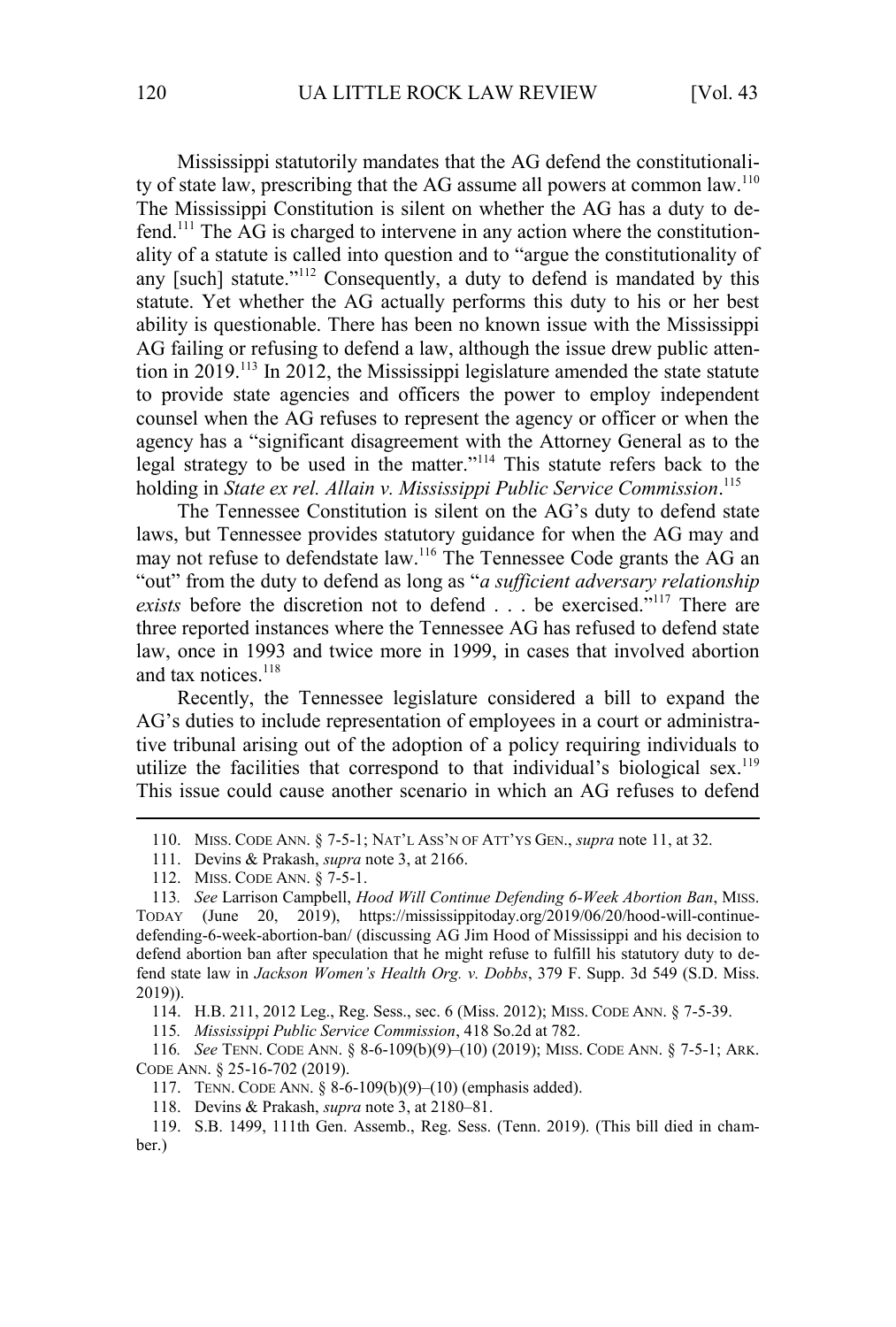state law. The "bathroom bill" would have provided an option to fund a private attorney that would be in the best interest of the local education agency or local education agency's employee.<sup>120</sup> If passed, the AG would have been required to advise local education agencies in regard to implementing policies "on the use of multi-person locker rooms, restrooms, or other similar facilities for use based on one's biological sex."<sup>121</sup> This situation almost certainly would have resulted in the AG opting to take the position that a sufficient adversary relationship exists; however, the bill failed.

The Florida Constitution is silent as to whether the AG has a duty to defend.<sup>122</sup> However, Florida statute provides that the AG "[s]hall appear in and attend to, . . . all suits or prosecutions, civil or criminal or in equity, in which the state may be party, or in anywise interested, in the Supreme Court and district courts of appeal of this state,"<sup>123</sup> thus mandating that the AG defend whenever the State is a party of interest. In 2000, the AG refused to defend when the State moved to dismiss an appeal of a partial-birth abortion statute.<sup>124</sup> The duty to defend has become a prominent issue in the United States.<sup>125</sup> The duty-to-defend analysis has become a review of the public's interest by courts on a case-by-case basis.

#### IV. RECOMMENDATIONS

In *State Attorneys General Powers and Responsibilities*, the NAAG says that the powers and responsibilities of state AGs have expanded and "enhanced the role of the attorney general as a 'public interest lawyer' and offer many opportunities to improve the quality of life for citizens of the states and jurisdictions."<sup>126</sup> AGs are generally housed within the executive branch of state government.<sup>127</sup> Situations that result in disagreement between the AG and state officials form one area of concern with partisan views being more prominent in today's time.<sup>128</sup>

As the NAAG said, "[o]rdinarily, attorney general representation of a state agency fulfills the public interest."<sup>129</sup> However, the public interest can sometimes be unclear. Of course, there is bipartisan support in protecting citizens in issues like asbestos litigation, the ill effects of tobacco, cyber-

<sup>120</sup>*. Id.*

<sup>121</sup>*. Id.*

<sup>122.</sup> Devins & Prakash, *supra* note 3, at 2160.

<sup>123.</sup> FLA. STAT. ANN. § 16.01(4) (2019).

<sup>124.</sup> Devins & Prakash, *supra* note 3, at 2181 (*citing* A Choice for Women v. Butterworth, 54 F. Supp. 2d 1148 (S.D. Fla. 1998)).

<sup>125.</sup> Devins & Prakash, *supra* note 3, at 2153.

<sup>126.</sup> NAT'L ASS'N OF ATT'YS GEN., *supra* note 11, at 47.

<sup>127</sup>*. Id.* at 49.

<sup>128</sup>*. Id.*

<sup>129</sup>*. Id.* at 53.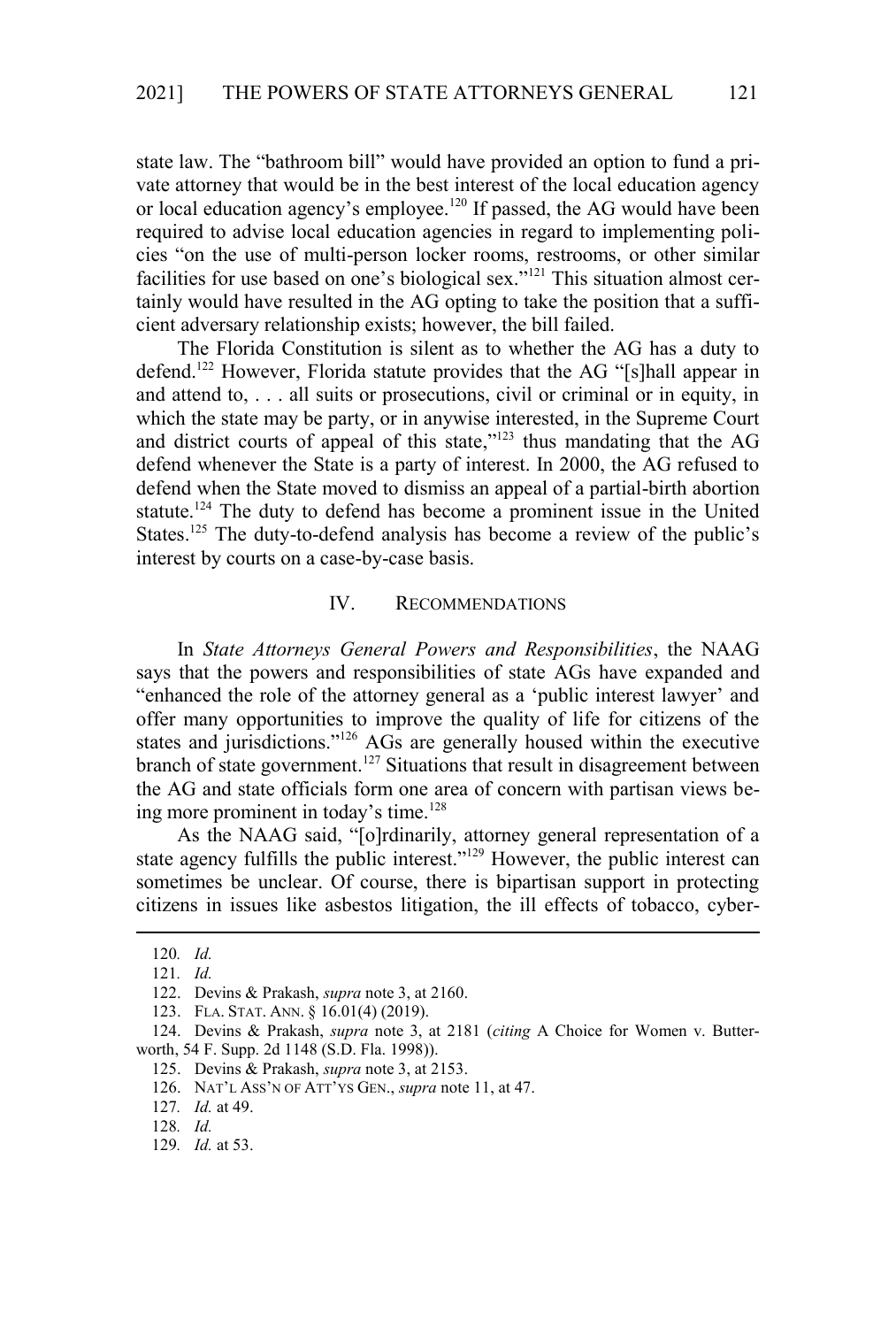crime, organized crime prosecution, and pharmaceutical drug manufacturers exploiting citizens.<sup>130</sup> The Arkansas case *Karston* provides the best example of what the public's interest should be: "'to restrain acts which are injurious to public health, safety, or morals, and [to] prevent any invasion upon the rights of the public in highways, parks, and other public lands, and in navigable waters.<sup>7</sup>"<sup>131</sup>

In 2019, the Mississippi Governor and both legislative houses had a Republican majority, but the AG was a Democrat tasked with upholding the AG's duty to defend lawfully enacted state statutes. An abortion statute was passed by the Mississippi Legislature that pushed the envelope of constitutionality.<sup>132</sup> Many believed that AG Hood would refuse to defend the statute, though he ultimately did defend it.<sup>133</sup> But the matter could have easily gone in another direction; all AG Hood would have had to use as an excuse for declining the defense of the new statute was that he was acting in the "public's interest" in declining to defend the anti-abortion statute. He might also have appointed independent counsel to handle the case.

As the top law officers of the states, AGs should have an obligation to defend the constitutionality of state statutes to their utmost ability, even if they disagree with the policy fostered by the statute. Since most AGs are popularly elected, they hold the trust of the citizens and should have a duty to defend statutes that the citizens' representatives have established. The question of what is the "public's interest" is not a legal test like the "shocks the conscience" test. Determining the public's interest is a political test that is measured by elections and legislation.

As stated in Tennessee's *State v. Heath*,<sup>134</sup> "[t]o prevent the wrongdoing of one resulting in injury to the general welfare is often of itself sufficient to give it standing in court,'" but further guidance on what is or is not of the public interest is absent in this opinion. Arkansas's *Karston* is a bit more specific in stating that the public's interest concerns "public health, safety, or morals."<sup>135</sup> Issues pertaining to tobacco and drugs clearly fall under these parameters, but partisan issues leave room for speculation and an opportunity not to defend. States should consider statutory guidelines to provide the proper analysis for AGs to perform when determining what is

133*. Id.*

134. 806 S.W.2d 535, 538 (Tenn. 1990) (quoting 7 AM. JUR. 2D *Att'y Gen.* § 15 (1980)).

135*. Karston*, 208 Ark. 703 at 708–09, 187 S.W.2d at 329.

<sup>130</sup>*. See id.* at 46–47.

<sup>131.</sup> State *ex rel.* Williams v. Karston, 208 Ark. 703, 708–09, 187 S.W.2d 327, 329 (Ark. 1945) (quoting 5 AM. JUR. § 244).

<sup>132.</sup> Larrison Campbell, *Hood Will Continue Defending 6-Week Abortion Ban*, MISS. TODAY (June 20, 2019), https://mississippitoday.org/2019/06/20/hood-will-continuedefending-6-week-abortion-ban/ (discussing AG Jim Hood of Mississippi's decision to defend abortion ban after speculation that he might refuse to fulfill his statutory duty to defend state law).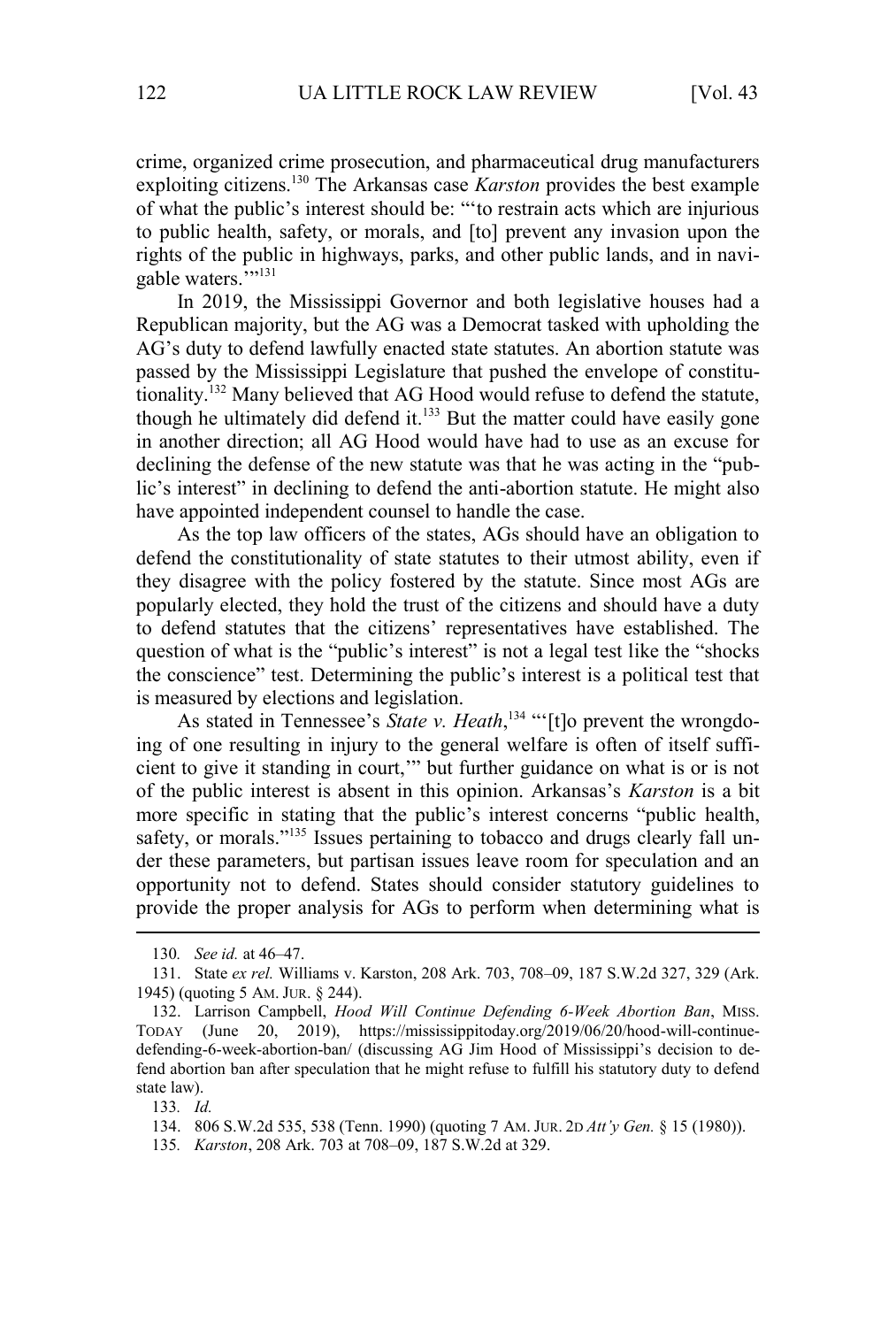the public's interest and how best to ensure that the AG acts on behalf of the public's true interest. Or states could mandate the duty to defend lawfully enacted state laws because without the AG's defense, there might be little opportunity to advocate fully for state law under judicial assault.

In 2017, Alan Greenblatt, Senior Staff Writer for *Governing*, wrote, "The American system of governance is all about splitting power. When it comes to legal matters, the attorney general is most often going to be the one who has the final word."<sup>136</sup> Defending state laws is a cornerstone of the AG's duties, and the courts are where constitutionality of state laws should be determined.<sup>137</sup> Former AG of Indiana Greg Zoeller says, "To bring that question to the courts, there has to be a lawyer on both sides."<sup>138</sup> Therefore, when AGs refuse to defend or opt out, they undermine the ability of the judicial process properly to vet the constitutionality of statutes.

AGs are the chief law officers in all states, and in most states have the exclusive authority to represent the state and its officers.<sup>139</sup> However, what is "usual" to the AG's office is not so clear. The common law can be confusing and sometimes counterintuitive to providing the best outcome for citizens. States like Mississippi should amend their constitutions or enact new statutes to provide a clear and precise prescription of the AG's powers and responsibilities when it comes to representing the public's interest. In Tennessee, providing the AG with an out to decline the defense of a state law when "*a sufficient adversary relationship exists*" curtails the opportunity to determine constitutionality of state law and determine the public's inter $est.<sup>140</sup>$ 

A targeted universal approach to reforming state constitutions and statutes would provide an agreeable framework that requires AGs to defend state law and uphold the public's interest without continuously politicizing the office. AGs have the constitutional experts residing in their offices, so they should work more closely with legislatures in developing state laws,<sup>141</sup> possibly by designating an Assistant AG to their respective state legislatures to aid in drafting in an effort to reduce the number of constitutional challenges and improve the legislation the Legislature produces.

<sup>136.</sup> Alan Greenblatt, *What Happens When the Attorney General Refuses to Defend a Law?*, GOVERNING (Aug. 2017), https://www.governing.com/gov-attorney-general-refusaldefend-state-laws.html?flipboard=yes (noting that in lawsuits involving high-profile partisan issues, some state attorneys general choose to sit out.).

<sup>137</sup>*. See id.*

<sup>138</sup>*. Id.*

<sup>139.</sup> NAT'L ASS'N OF ATT'YS GEN., *supra* note 11, at 51.

<sup>140</sup>*. See* TENN. CODE ANN. § 8-6-109 (emphasis added on what is necessary for the AG to not defend a state law or statute).

<sup>141</sup>*. See* Greenblatt, *supra* note 136.